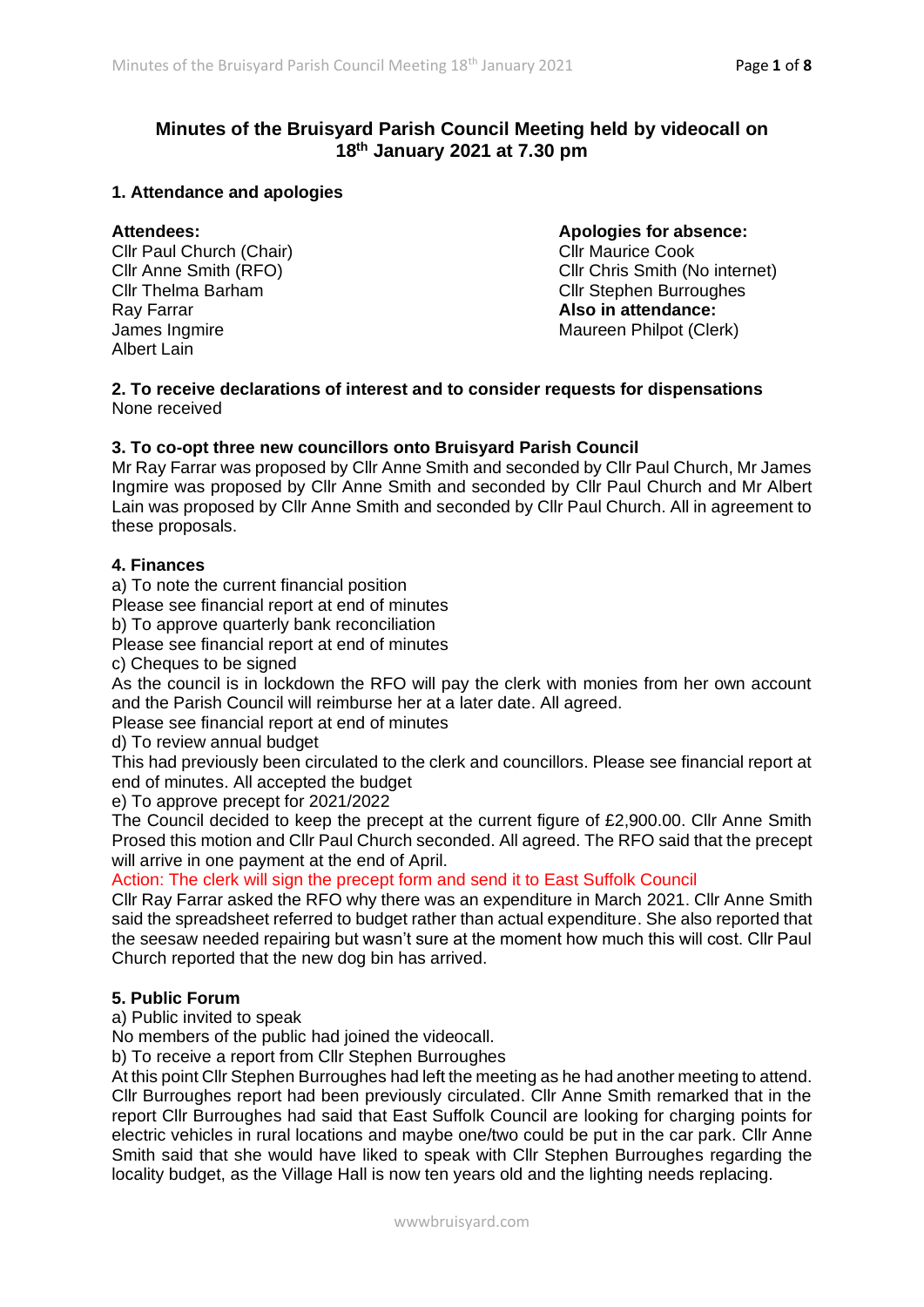# Action: Cllr Anne Smith will contact Cllr Stephen Burroughes regarding this matter.

### c) To receive a report from Cllr Maurice Cook

Cllr Maurice Cook is now sending weekly reports and these are circulated.

## **6. Minutes of the previous meeting**

a) To approve the minutes of the closed meeting held on Wednesday  $4<sup>th</sup>$  November 2020.

The minutes were approved as a true and accurate record and proposed by Cllr Anne Smith and seconded by Cllr Thelma Barham

b) Matters arising.

None

c) To approve the minutes of the planning meeting held on Monday  $14<sup>th</sup>$  December 2020 The minutes were approved as a true and accurate record and proposed by Cllr Paul Church and seconded by Cllr Anne Smith

d) Matters arising

The Clerk has forwarded the Councils comments to the Planning Department

# **7. Village Hall Committee Report**

Cllr Paul Church said that the loft in the Village Hall had needed a good clean which he has done. He has sorted the glasses out and removed the out-of-date drinks. He also said that there is a container of bottles that need to go to the bottle bank.

It was agreed that a fire door and a fire exit is needed in the main hall and the emergency alarm system should be checked.

Action: Cllr Paul Church will arrange a Skype meeting with Kevin.

Mr John McKee, who served on the Parish Council and also on the Village Hall Committee for many years, was given a cheque from Bruisyard Social Amenities committee as a thank you for the amazing amount of work and dedication that he had given to Bruisyard. A reporter and photographer was in attendance which resulted in an article in the East Anglian Daily Times. Cllr Albert Lain thanked Cllr Paul Church for organising this for John and suggested that the photograph be purchased and framed and put up in the Village Hall. Cllr Paul Church remarked that Phil Jay will be dealing with the trees on Thursday and he suggested that some timber be given to Cllr Albert Lain to make a walking stick for John McKee.

Action: Cllr Paul Church will ring Phil Jay to remind him about the trees.

### **8. Correspondence**

The clerk reported that none has been received.

### **9. Questions to the Chair**

The Parish Council would like condolences sent to the family of Cllr Colin Hart who had been a good friend to Bruisyard.

The RFO remarked that Mr John McKee should be removed from the banking mandate and asked the new councillors if anyone would be willing to be a co-signatory. Cllr James Ingmire said that he would be happy to volunteer.

### **10. To confirm the next meeting as Monday 8th March at 7.30 pm.**

This was confirmed.

As there was no other business the Chairman closed the meeting at 8.10 pm

Maureen Philpot (Clerk) [clerk@bruisyard.com](mailto:clerk@bruisyard.com)

Di

wwwbruisyard.com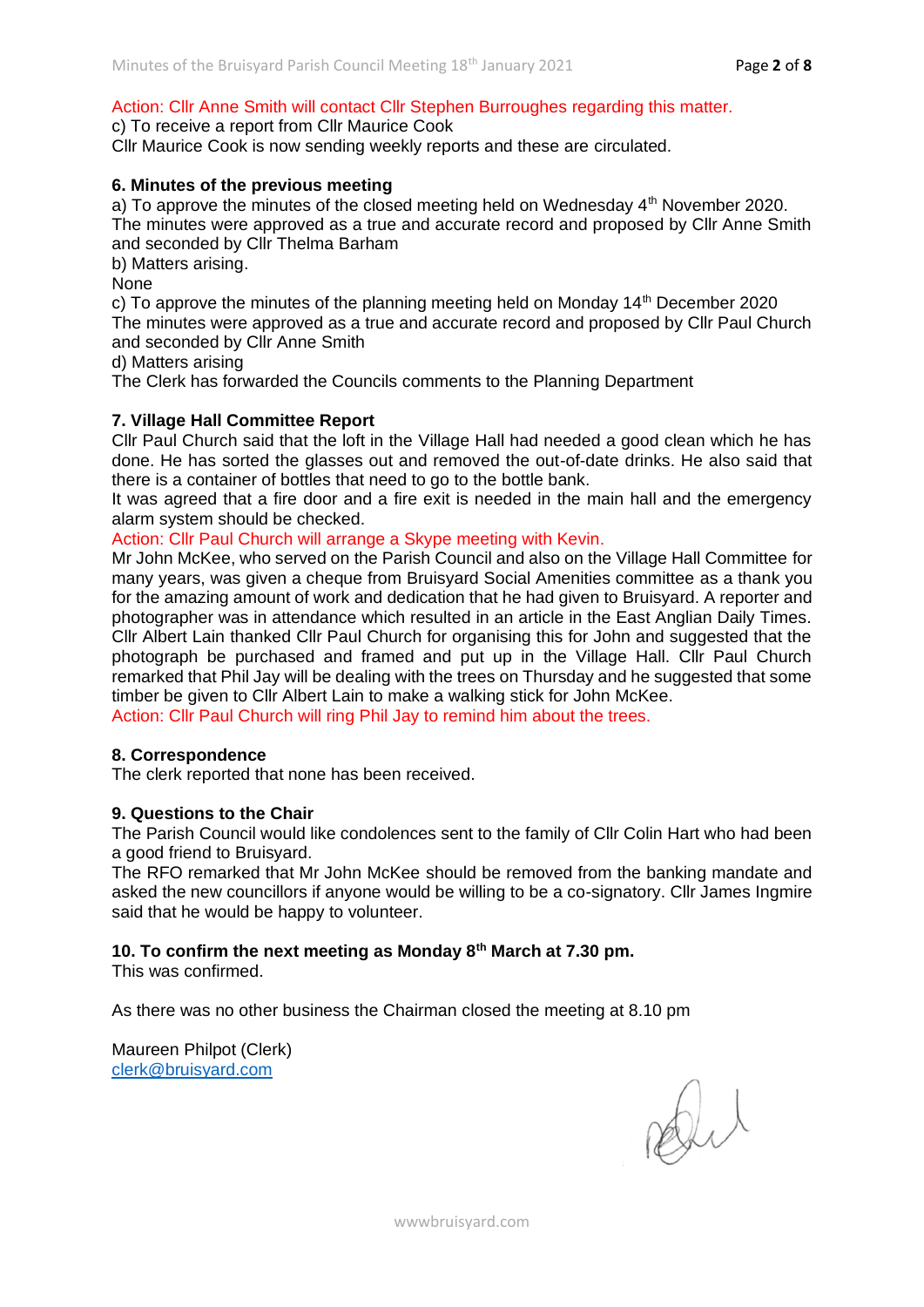|                     | <b>BRUISYARD PARISH COUNCIL</b>                                                                  |               |
|---------------------|--------------------------------------------------------------------------------------------------|---------------|
| (Last)              | <b>Summary Receipts and Payments Account</b>                                                     | (Current)     |
| Year ended          | For the Year to 14th January 2021                                                                | To            |
| 31st March 2020     |                                                                                                  | 14th Jan 2021 |
| £                   | <b>Receipts</b>                                                                                  | £             |
| 2,900.00            | Precept                                                                                          | 2,900.00      |
|                     | Agency Services/CFM                                                                              |               |
| $\overline{a}$      | Loans/Capital Receipts                                                                           |               |
| 2,350.00            | Grants                                                                                           |               |
| 1,177.50            | Village Hall grants                                                                              | 10,000.00     |
| 8,954.59            | <b>Other Receipts</b>                                                                            | 639.22        |
| 596.32              | <b>VAT</b>                                                                                       | 1,293.02      |
| 15,978.41           | <b>Total Receipts</b>                                                                            | 14,832.24     |
|                     |                                                                                                  |               |
|                     | <b>Payments</b>                                                                                  |               |
| 131.89              | <b>General Administration</b>                                                                    | 109.52        |
| 950.93              | Staff costs                                                                                      | 264.16        |
|                     | S.137 Payments (excluding grants to Village Hall)                                                |               |
|                     | S.145 Payments                                                                                   |               |
|                     | Loans/Capital spending                                                                           |               |
| 684.43              | Agency/Professional Services                                                                     | 952.47        |
|                     | Parish Council Committee payments                                                                |               |
| 10,014.34           | Village Hall running costs                                                                       | 5,074.15      |
| 2,624.00            | <b>Other Payments</b>                                                                            | 2,891.12      |
| 1,334.87            | <b>VAT</b>                                                                                       | 1,388.05      |
| 15,740.46           | <b>Total Payments</b>                                                                            | 10,679.47     |
|                     | <b>BRUISYARD PARISH COUNCIL</b>                                                                  |               |
|                     | <b>Receipts and Payments Summary</b>                                                             |               |
| (Last)              |                                                                                                  | (Current)     |
| Year ended          |                                                                                                  | To            |
| 31st March 2020     |                                                                                                  | 14th Jan 2021 |
| £                   |                                                                                                  | £             |
| 14,535.64           | Balance brought forward                                                                          | 14,773.59     |
| 15,978.41           | <b>Add Total Receipts</b>                                                                        | 14,832.24     |
| 30,514.05           |                                                                                                  | 29,605.83     |
| 15,740.46           |                                                                                                  | 10,679.47     |
|                     | Less Total Payments<br>Net bank and cash box balance                                             |               |
| 14,773.59<br>271.22 |                                                                                                  | 18,926.36     |
|                     | Unpresented PC cheques at 14 Jan 2021                                                            |               |
| 15,044.81           | Unpresented VH cheques at 14 Jan 2021<br>Reconciled to bank accounts and cash box at 14 Jan 2021 | 18,926.36     |
|                     |                                                                                                  |               |
|                     | Bank accounts and cash box at 14 Jan 2021:                                                       |               |
| 485.05              | Barclays Premium Business Account No.40779474                                                    | 485.26        |
| 4,108.13            | Barclays Community Account No.70212008                                                           | 2,715.99      |
|                     | Parish Council petty cash                                                                        |               |
| 10,327.23           | Barclays Bank Village Hall account No. 23713326 (restricted fund)                                | 15,537.71     |
| 124.40              | Village Hall cash box (restricted fund)                                                          | 187.40        |
| 15,044.81           |                                                                                                  | 18,926.36     |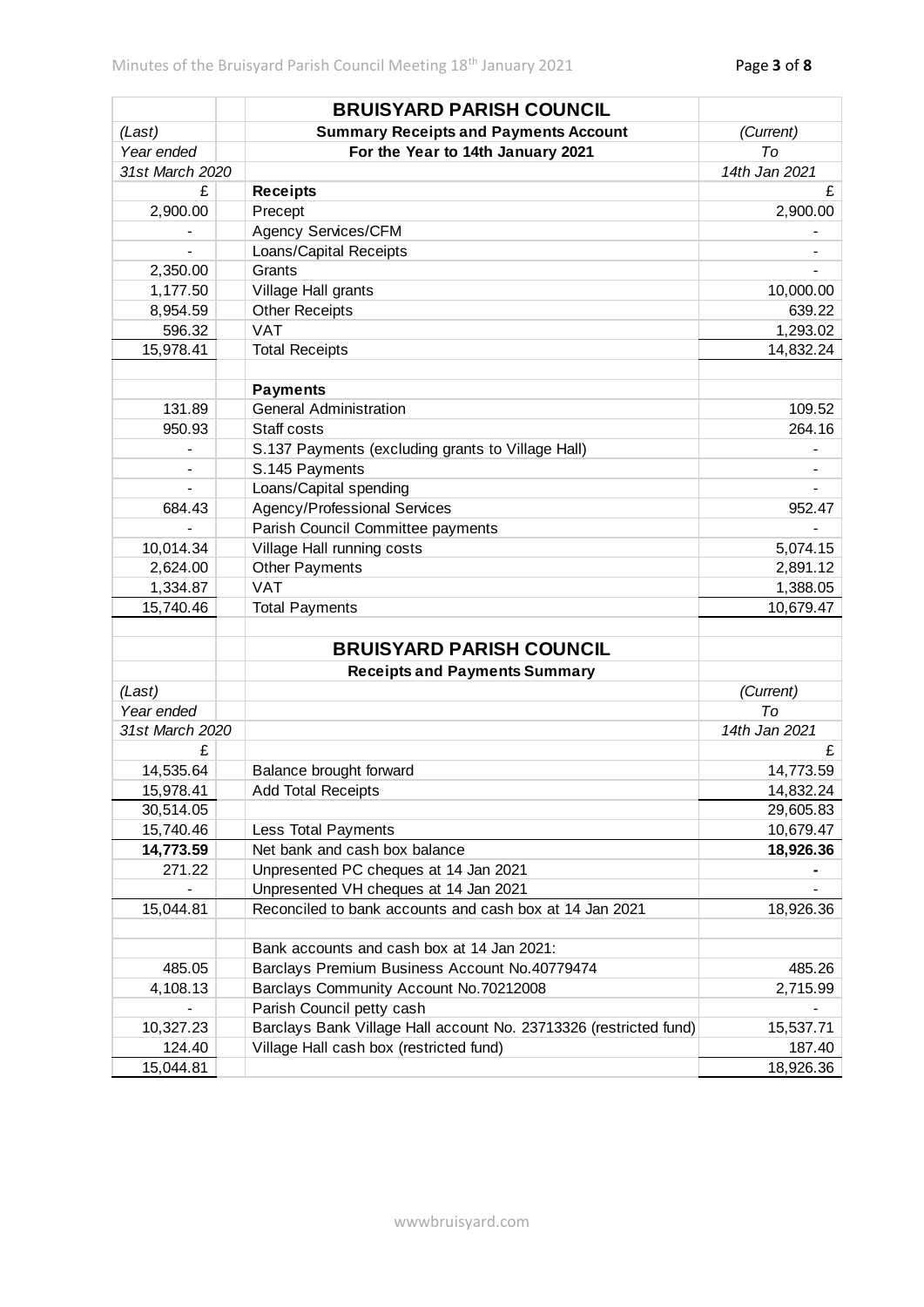# **Bank reconciliation at 14 January 2021**

|                                      |                                                  |  |          | Balance per bank statements as at 14 January 2021    |           |                                                                                                       |  |
|--------------------------------------|--------------------------------------------------|--|----------|------------------------------------------------------|-----------|-------------------------------------------------------------------------------------------------------|--|
|                                      |                                                  |  |          |                                                      |           |                                                                                                       |  |
| <b>Account</b>                       |                                                  |  |          | <b>Acct No</b>                                       | £         | £                                                                                                     |  |
| <b>Barclays PC Community Account</b> |                                                  |  | 70212008 | 2,715.99                                             |           |                                                                                                       |  |
|                                      | Barclays PC Business Premium Account             |  |          | 40779474                                             | 485.26    |                                                                                                       |  |
|                                      | <b>Barclays VH Current Account</b>               |  |          | 23713326                                             | 15,537.71 |                                                                                                       |  |
|                                      | Parish Council petty cash                        |  |          |                                                      |           |                                                                                                       |  |
|                                      | Village Hall cash box                            |  |          |                                                      | 187.40    |                                                                                                       |  |
|                                      |                                                  |  |          |                                                      |           | 18,926.36                                                                                             |  |
|                                      | Less any un-presented cheques at 14 January 2021 |  |          |                                                      |           |                                                                                                       |  |
|                                      | <b>Total Parish Council cheques</b>              |  |          |                                                      | ۰         |                                                                                                       |  |
| Total Village Hall cheques           |                                                  |  |          |                                                      |           |                                                                                                       |  |
|                                      |                                                  |  |          |                                                      |           | -                                                                                                     |  |
|                                      |                                                  |  |          | Net bank and cash box balances as at 14 January 2021 |           | 18,926.36                                                                                             |  |
|                                      |                                                  |  |          |                                                      |           |                                                                                                       |  |
|                                      |                                                  |  |          |                                                      |           | The net balances reconcile to the Receipts and Payments account for the year to 4 Jan 2021, as follow |  |
|                                      | Total funds at start of year                     |  |          |                                                      | 14,773.59 |                                                                                                       |  |
| Add: Receipts in the year            |                                                  |  |          | 14,832.24                                            |           |                                                                                                       |  |
| Less: Payments in the year           |                                                  |  |          | 10,679.47                                            |           |                                                                                                       |  |
|                                      |                                                  |  |          |                                                      |           | 18,926.36                                                                                             |  |

# **Parish Council receipts and payments 4 Nov 2020 to 14 Jan 2021**

# **Receipts**

None

# **Payments**

| 10/11/2020 Adrian Holden-Hedge cutting | Other payments Cheque           | 100596 | 40.00 |
|----------------------------------------|---------------------------------|--------|-------|
| 17/11/2020 Wix - annual website fee    | General admin Anne's debit card |        | 74.25 |
| 30/11/2020 Playsafety Limited          | Other payments Cheque           | 100597 | 90.60 |

# Expected liabilities

| Clerks Salary due end December                                                           | £132.08 |
|------------------------------------------------------------------------------------------|---------|
| Hedge cutting $(50\% \text{ of } £200 \text{ approx} - \text{shared with village hall})$ | £100    |
| Novembers grass cutting invoice - paid by village hall and to be reimbursed by cheque    | £48     |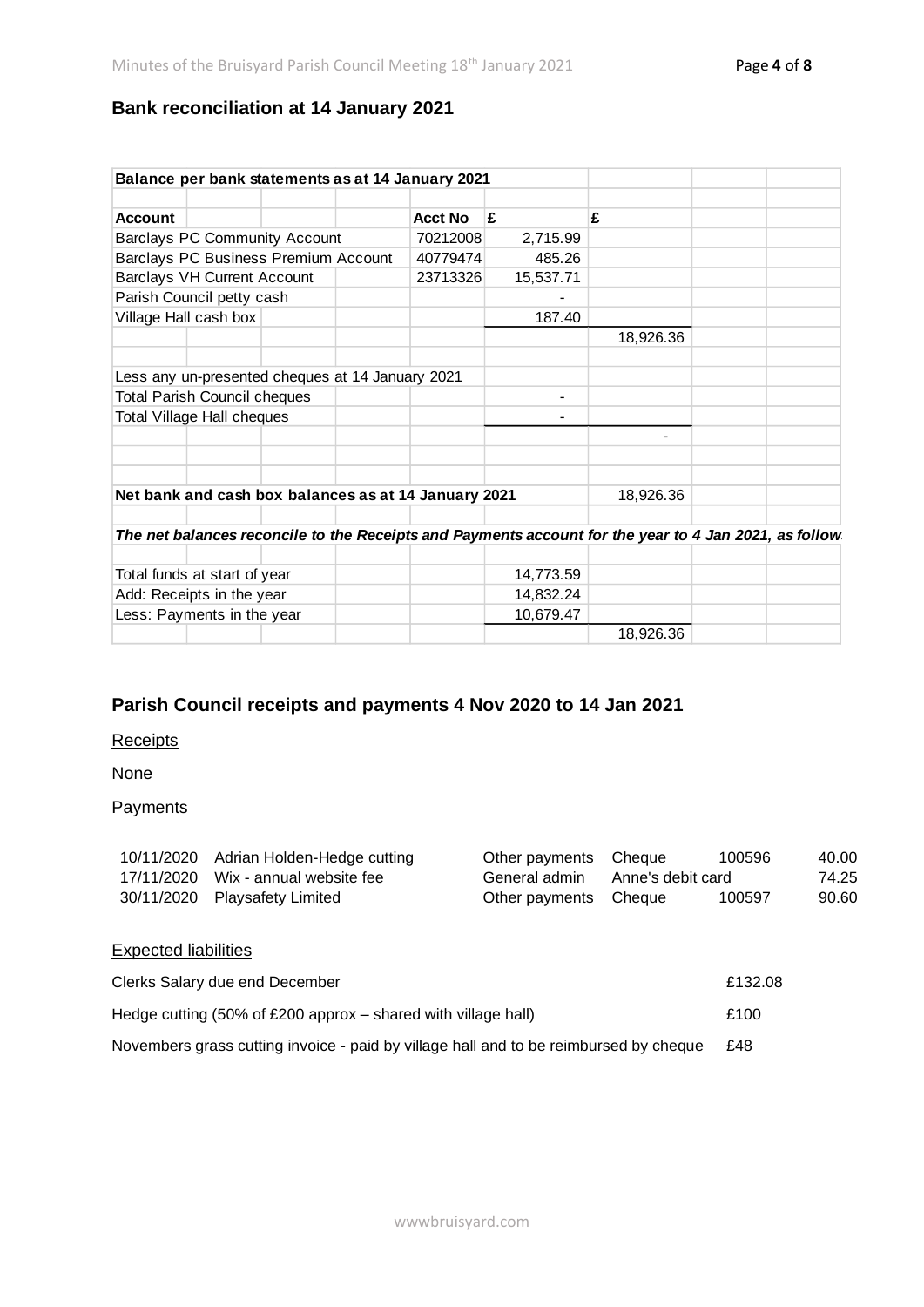## **Bruisyard Parish Council Precept - Budget vs Expenditure 2020-21 (1 Apr 2020 to 14 January 2021)**

| <b>BUDGET EXPENDITURE inc VAT</b> |                          |        |                |       |                |                                                              |   |          |                    |          |
|-----------------------------------|--------------------------|--------|----------------|-------|----------------|--------------------------------------------------------------|---|----------|--------------------|----------|
| Month                             | Transfer to VH Gen Admin |        | S.137          | S.145 |                | Loans/CapitalAgency/Prof srvcs Cttee payments Other Payments |   |          | <b>Staff costs</b> | Total    |
| April                             |                          | 55.00  |                |       |                | 139.00                                                       |   | 350.00   |                    | 544.00   |
| May                               |                          |        |                |       |                |                                                              |   | 150.00   |                    | 150.00   |
| June                              |                          |        |                |       |                |                                                              |   | 100.00   | 125.00             | 225.00   |
| July                              | 400.00                   |        |                |       |                | 111.00                                                       |   | 2,100.00 |                    | 2,611.00 |
| August                            |                          |        |                |       |                |                                                              |   | 100.00   |                    | 100.00   |
| September                         |                          |        |                |       |                | 261.00                                                       |   | 135.00   | 125.00             | 521.00   |
| October                           |                          |        |                |       |                | 111.00                                                       |   | 100.00   |                    | 211.00   |
| November                          |                          | 75.00  |                |       |                |                                                              |   | 100.00   |                    | 175.00   |
| December                          |                          |        |                |       |                |                                                              |   |          | 125.00             | 125.00   |
| January                           |                          |        |                |       |                | 11.00                                                        |   | 250.00   |                    | 261.00   |
| February                          |                          |        |                |       |                |                                                              |   |          |                    |          |
| March                             |                          | 10.00  |                |       |                | 11.00                                                        |   |          | 125.00             | 146.00   |
| Totals                            | 400.00                   | 140.00 | $\blacksquare$ | -     | $\blacksquare$ | 644.00                                                       | ۰ | 3.385.00 | 500.00             | 5.069.00 |

#### Actual spend to date vs annual budget by category







wwwbruisyard.com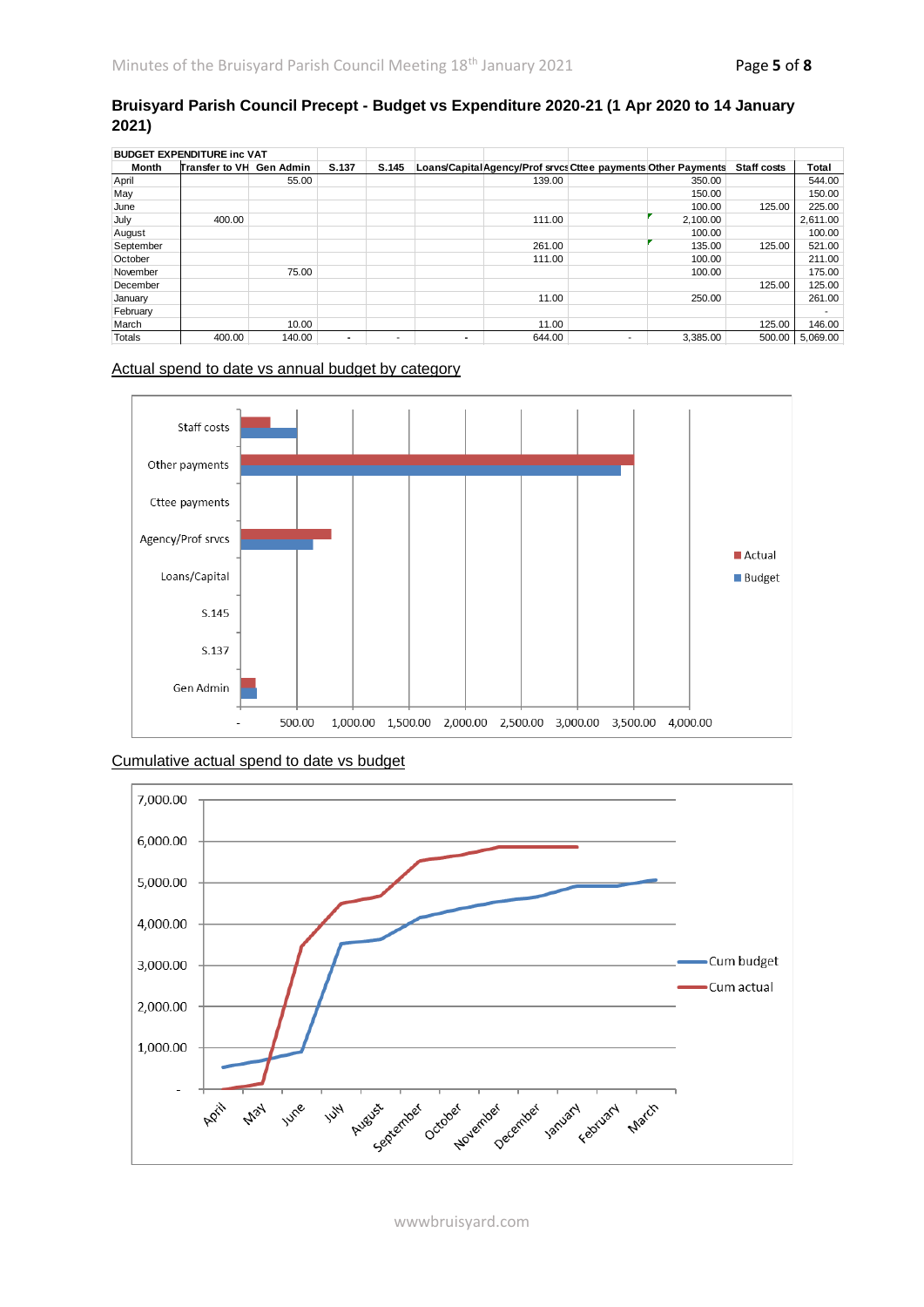

Parish Council cashflow – financial year to 14 January 2021

## Village Hall income and expenditure – financial year to 14 January 2021

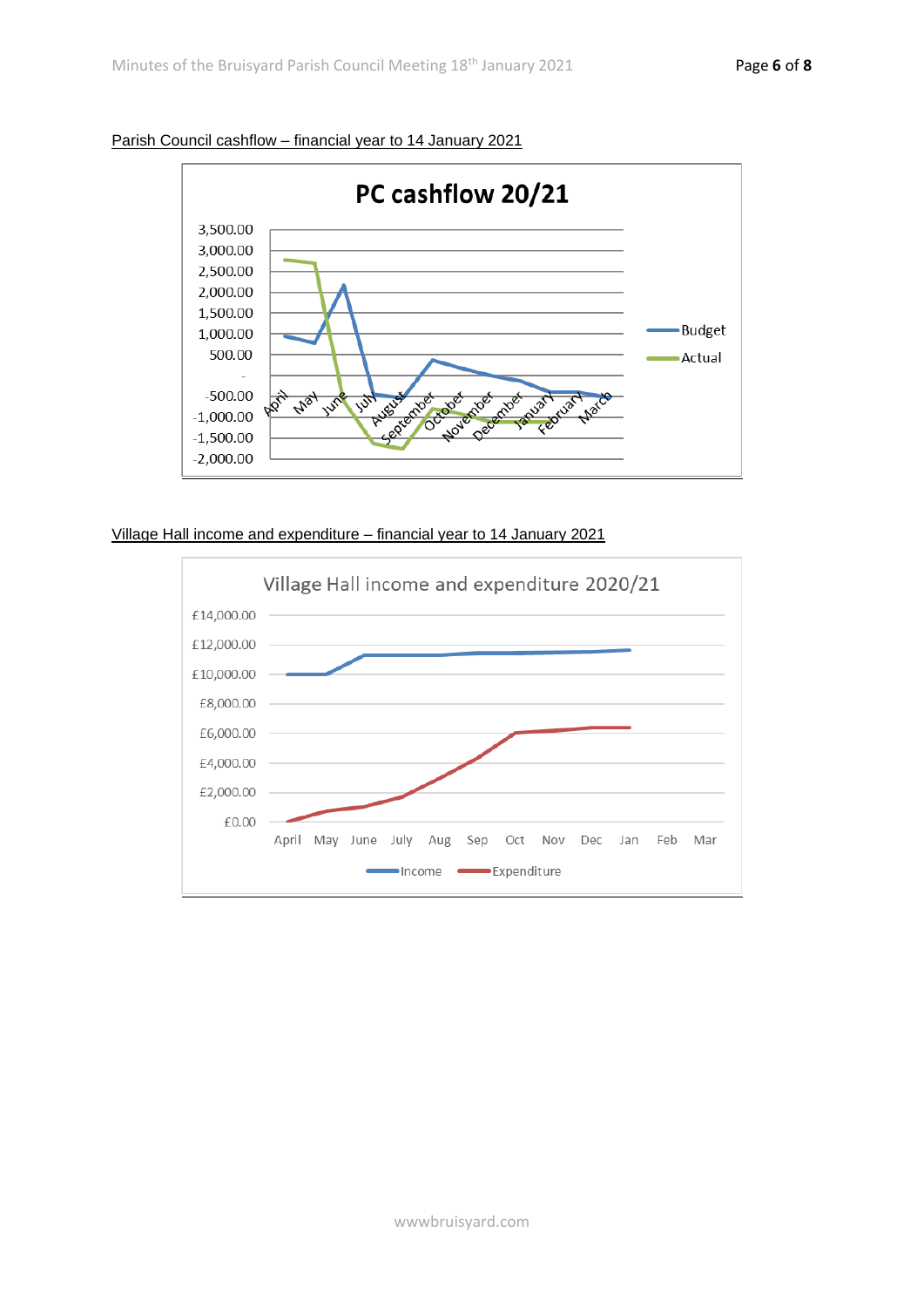#### **Agenda items 4d and 4e: Finance – Proposed budget, precept and reserves 2021/22**

The Councillors are asked to approve the following proposal;

- **1. A budget expenditure of £4096 which includes £700 for new laptop and software.**
- **2. A precept of £2900 which is the same as for 2020/21.**
- **3. VAT recovery of £787 from 2020/21 expenditure.**
- **4. PC balance at 31 March 2021 forecast to be £2715.**
- **5. Excess expenditure in 2021/22 of £377 reducing reserves to £2338 by 31 March 2022.**

**6. A reserve policy of between 50-100% of annual precept excluding special projects and £900 election costs. Forecast reserve as percentage of precept at 31 March 2022 is 50%.**

The budget for 2021/22 has been based on the following assumptions;

- Costs increase with an inflation rate of ~2.5%pa.
- Felling ash tree in Parish Park £558.
- Staff costs for the year of £544 based on 1 hour per week for the Parish Clerk.
- Purchase of new laptop and software estimated at £600 (existing laptop now 6 years old).
- Grass and hedge cutting of £985.
- Parish Council insurance of £261 (fixed in 2019 for 3 years).
- Safety inspection of the pay equipment by RoSPA of £95.
- IT costs (Office 365 and website) of £130.
- Audit cost of £100.
- Dog litter bin of £195.
- Repair of play equipment (seesaw) £300 (estimate).

Proposed cumulative expenditure 2021/22